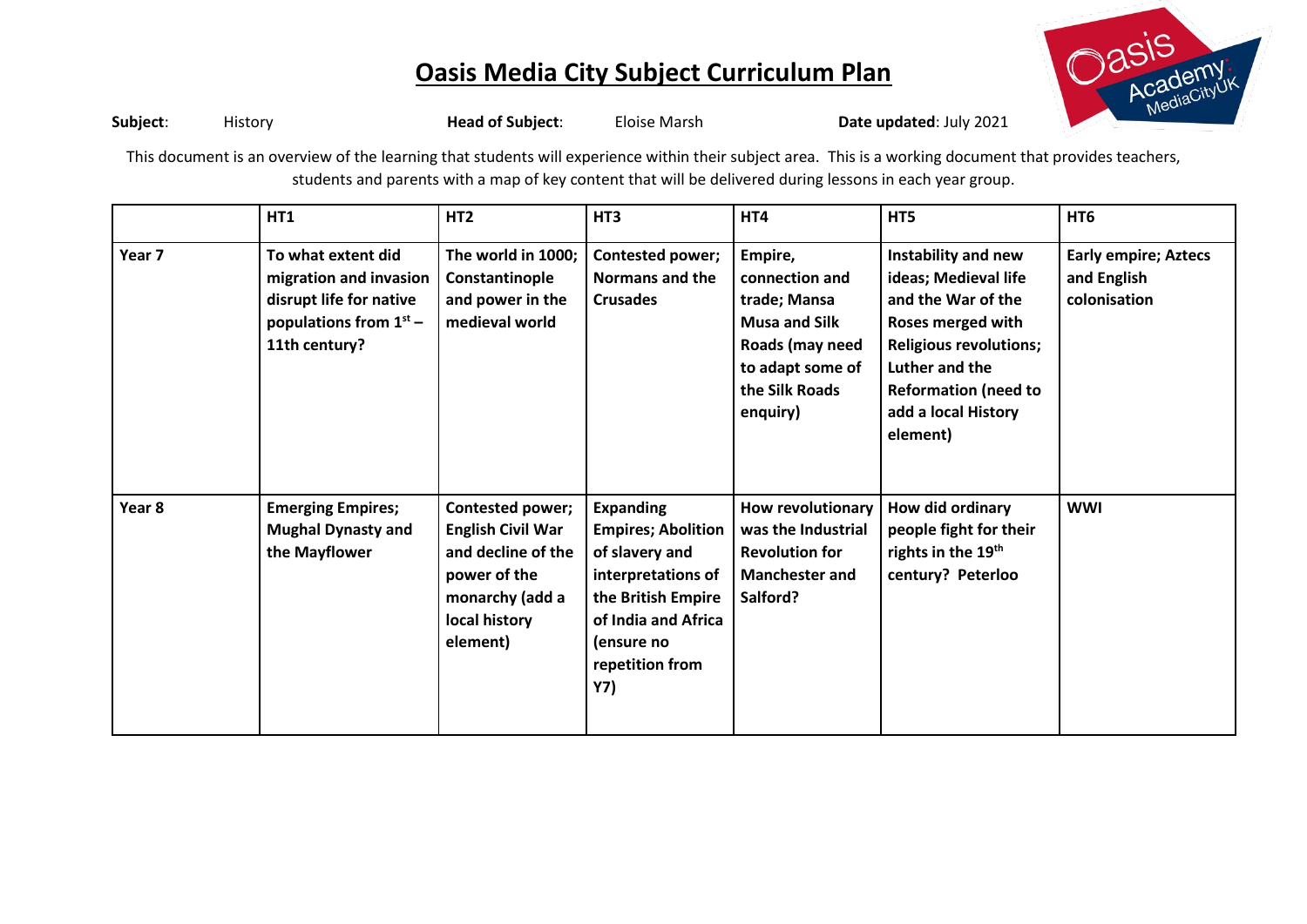|         |                             |                        |                         |                              |                                | $W_{\rm{V}}$                  |
|---------|-----------------------------|------------------------|-------------------------|------------------------------|--------------------------------|-------------------------------|
| Year 9  | To what extent did          | How was the            | <b>How did the Arab</b> | Why was the 20 <sup>th</sup> | <b>How did the British</b>     | <b>New laws but same</b>      |
|         | <b>Manchester and</b>       | <b>Holocaust</b>       | - Israeli conflict      | century a 'broken            | <b>Civil Rights Movement</b>   | attitudes", an                |
|         | Salford embody a 'Blitz     | possible?              | develop?                | promise of                   | develop?                       | accurate reflection of        |
|         | Spirit' in World War        |                        |                         | ideologies'?                 |                                | the 20 <sup>th</sup> century? |
|         | II?                         |                        |                         |                              |                                |                               |
|         |                             |                        |                         |                              |                                |                               |
|         |                             |                        |                         |                              |                                |                               |
|         |                             |                        |                         |                              |                                |                               |
|         |                             |                        |                         |                              |                                |                               |
|         |                             |                        |                         |                              |                                |                               |
|         |                             |                        |                         |                              |                                |                               |
|         |                             |                        |                         |                              |                                |                               |
| Year 10 | <b>GCSE Edexcel History</b> | <b>GCSE Edexcel</b>    | <b>Edexcel GCSE</b>     | <b>Edexcel GCSE</b>          | <b>Edexcel GCSE History</b>    | <b>Edexcel GCSE History</b>   |
|         | Paper 1 Crime and           | <b>History Paper 1</b> | <b>History Paper 2</b>  | <b>History Paper 2</b>       | <b>Paper 2 American</b>        | Paper 2 American              |
|         | Punishment                  | <b>Crime and</b>       | Anglo - Saxon and       | Anglo - Saxon and            | West                           | West                          |
|         |                             | <b>Punishment</b>      | <b>Norman England</b>   | <b>Norman England</b>        |                                |                               |
|         |                             |                        |                         |                              |                                |                               |
|         |                             |                        |                         |                              |                                |                               |
|         |                             |                        |                         |                              |                                |                               |
|         |                             |                        |                         |                              |                                |                               |
| Year 11 | <b>GCSE Paper 3 Weimar</b>  | <b>GCSE Paper 3</b>    | <b>Consolidation</b>    | <b>Consolidation</b>         | <b>Consolidation and exams</b> |                               |
|         | and Nazi Germany            | <b>Weimar and Nazi</b> |                         |                              |                                |                               |
|         |                             | Germany                |                         |                              |                                |                               |

**The History department at OAMC is part way through its transitionary journey towards high standards, high engagement, and high attainment across both key stages in the subject. From a P8 score of -1.47 in 2019, increasing to -0.5 across 2020 and 2021, the team continues to strive towards a positive P8 score that reflects the vast improvements to curriculum and pedagogy that have taken place since September 2019. The curriculum itself has been radically changed to ensure students' substantive and disciplinary understanding develops over time whilst offering a inclusive curriculum that reflects the diverse communities that we serve. Rigorous, challenging knowledge that is well sequenced, connected to prior knowledge aims to ensure that**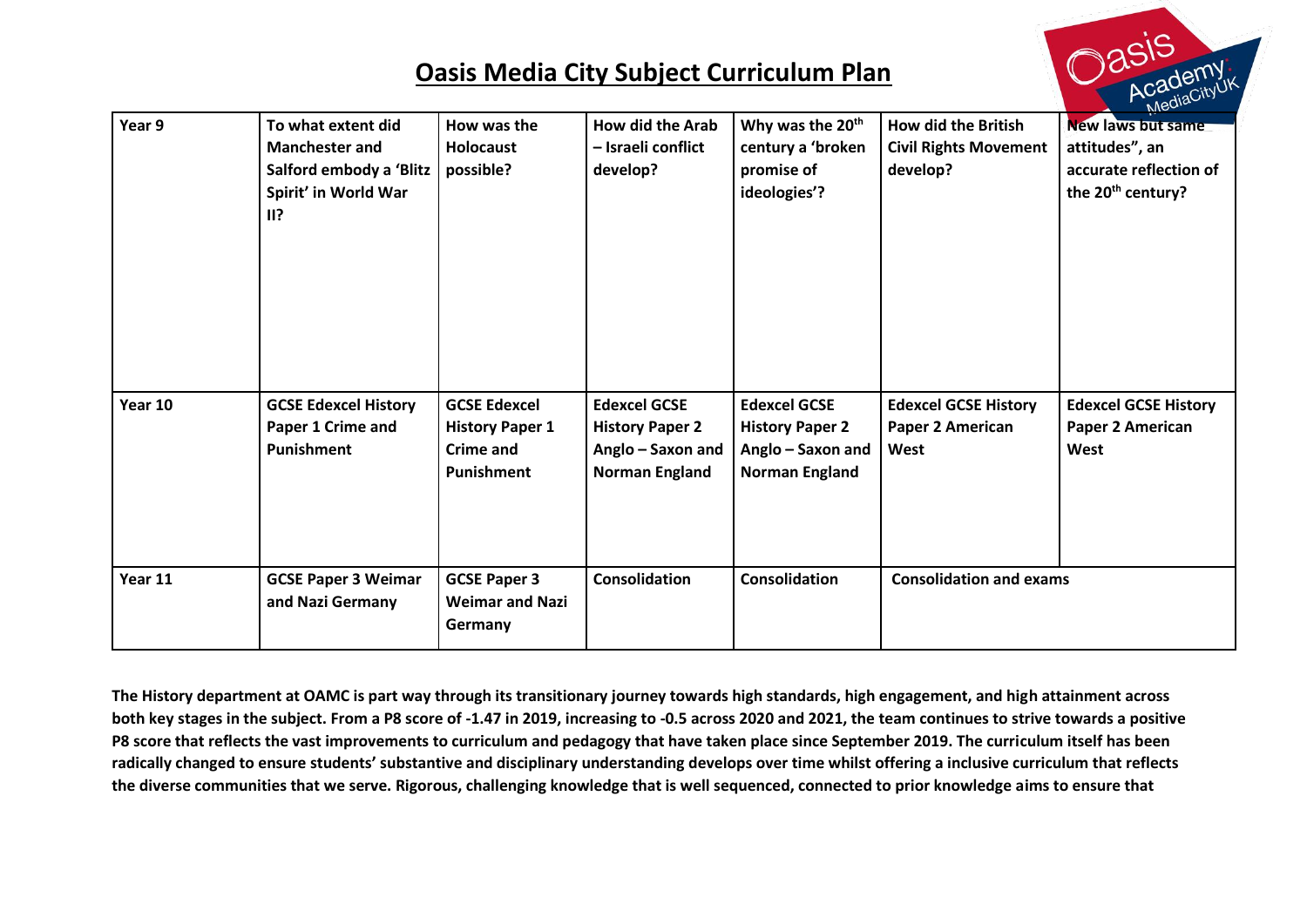

students experience a rich diet of historical content and can relate this learning to the present day. Overall, the History curriculum at OAMC embed **knowledge that advantages the disadvantaged and ensures they are global citizens who are well equipped to achieve their dream job and be a good person.**

**Currently, the department is focusing the implementation of this curriculum by increasing the use of research informed pedagogical approaches such as modelling, deliberate practice, and retrieval practice to ensure learning in the classroom and overall progress is maximised for every student. From September 2021, the department will be adapting some of its KS3 curriculum to ensure that the knowledge taught is global, scale switching and wedded to the work of historians. This will be done whilst maintaining the amount of local history and global history that reflects our unique demographic at OAMC. The subject leader sits on the OCL History Curriculum Working Group, which will help ensure that the implementation of this is as effective as possible.** 

**The impact of the curriculum and its implementation is continually analysed to ensure that attainment is increasing. The subject leader regularly undertakes learning walks, book moderation and coaching conversations with the team to ensure there is a consistent approach, as well as delivering CPD bespoke to the teams' needs, such as exam board webinars and Historical Association subject knowledge talks. From September 2021, the six principles of challenge, teacher explanation, modelling, deliberate practice, questioning and feedback will be the focus of departmental CPD to ensure that new staff are au fait with best practice and use evidence informed pedagogical approaches in their teaching to secure progress.** 

#### **Key Questions:**

1. What is the overarching intent for your curriculum?

To develop historians . . .

- With wide ranging, in depth knowledge of global, national, and local history that supports them understand the wider world
- Who can deploy key historical concepts, debates and skills to apply their knowledge
- With a passion for the past and an understanding of how it can be used to make sense of the present
- 2. How does this curriculum build student's knowledge of the world around them both locally and nationally?

The curriculum has been overhauled to ensure that student knowledge is rich, rigorous, and global. Beginning with migration to the British Isles from the 1st century, this national historical enquiry with global links aims to build on prior knowledge of ancient civilizations and dispel any misconceptions students may have about the origins of the U.K today. Students then continue to build their knowledge of the key changes to the nation across the Medieval and Early Modern, Industrial and Modern eras, studying a chronologically sequenced curriculum that builds on the big narratives of migration, power and people. The local focus of topics such as the Industrial Revolution and the development political rights across the 19<sup>th</sup> – 20<sup>th</sup> century enables students to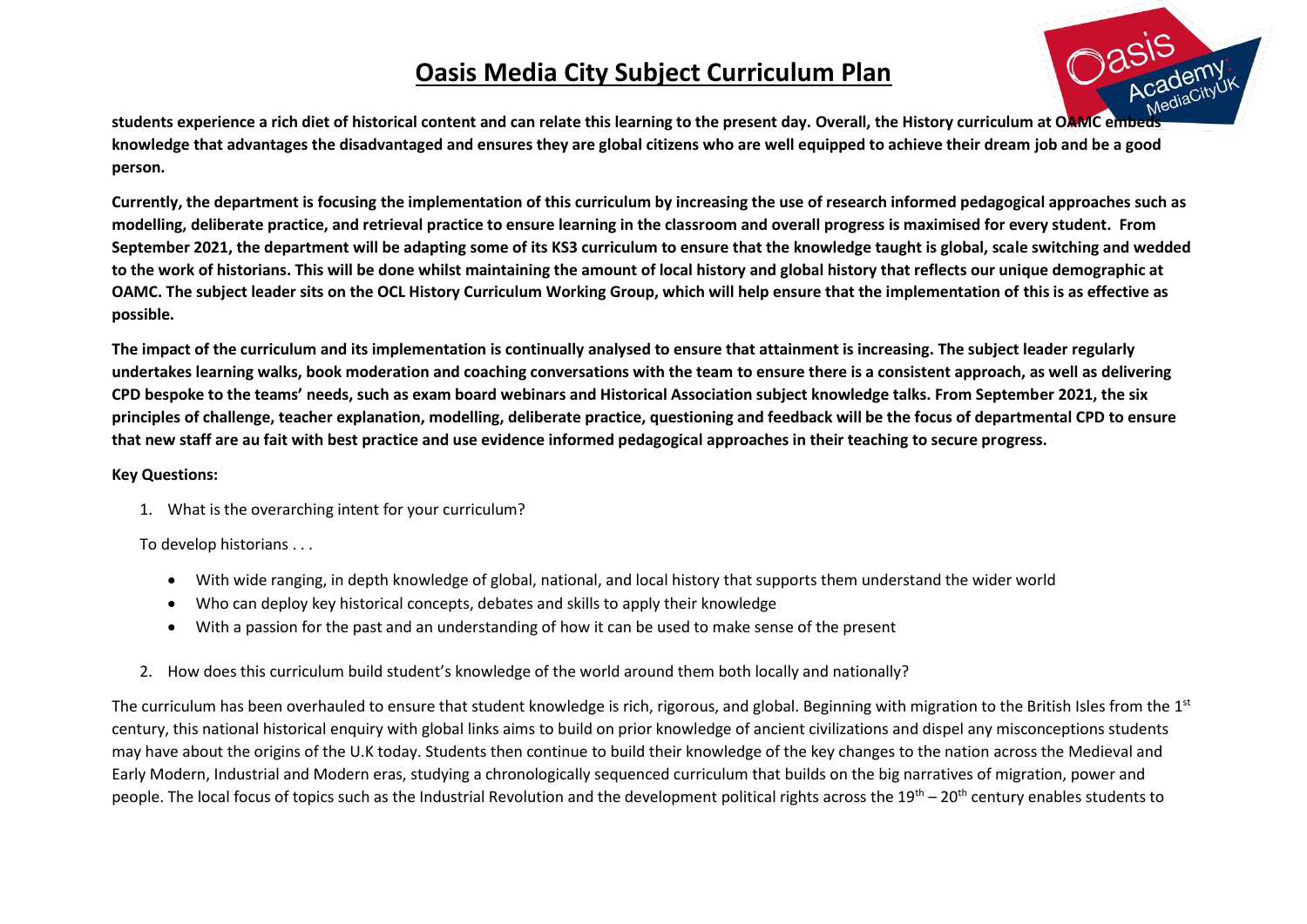

understand the vital role of Manchester, Salford and the North West have played in driving change and the role of local individuals in driving change. The global experience is revisited during the study of the First and Second World Wars, whilst highlighting the experiences of Manchester and Salford in this global conflict. The global focus continues when studying the Holocaust and the Arab – Israeli conflict, which challenge students to acknowledge the horrors of history and the continuing differing perspectives. Scale switching back to the national and local experiences at the end of KS3, students learn about the historical oppression of groups based on race and gender, with a specific focus on the British experience.

At KS4, we teach a curriculum that covers British, American and European history, with a focus on deliberate practice and live modelling with high teacher subject knowledge to raise attainment and ensure progress.

3. How is this curriculum designed to engage students and develop a passion for the subject?

By setting the British Isles in a strong historical context from Year 7, providing them with a sense of place both nationally and locally, whilst still studying global events, the curriculum is designed to be inclusive and accessible for all. By using historical sources, interpretations and narratives, students will understand how and why people in the past behaved the way they did – ultimately, we emphasise how history is the study of people and their choices which engages students by encouraging them to question the past. By following the big narratives of migration, power and people throughout KS3 we help students understand the relevance of history to modern life and the role of ordinary people in changing the course of history. Serving a uniquely diverse community means our curriculum needs to reflect its students whilst also remaining historically rigorous. Students are required to think, speak and write 'like historians', by being taught to how to grapple with the inherit bias of sources, the utility of interpretations and the role of power in the telling of history – this aims to ignite their passion by developing the understanding that history is told from different perspectives.

4. How does this curriculum cater for the needs of our students?

The curriculum has been designed and sequenced to focus on the themes of migration, people and power whilst giving a balanced account of those with, and those without, power in the past. Our students have a curiosity for the world as they see it, thus as a history department we are striving to create a curriculum that represents them and their communities. Moreover, to lessen the disadvantage attainment gap our curriculum is designed to be challenging and historically rigorous with a literacy focus that explicitly teaches vocabulary and writing. Students are not limited by their prior attainment; as a department we start with the most challenging historical enquiry, then scaffold for students who need additional support in order to fulfil their potential. The curriculum is chronologically sequenced, with the key narratives and prior knowledge build upon through curriculum design and retrieval practice to ensure all students make good or exceeded progress.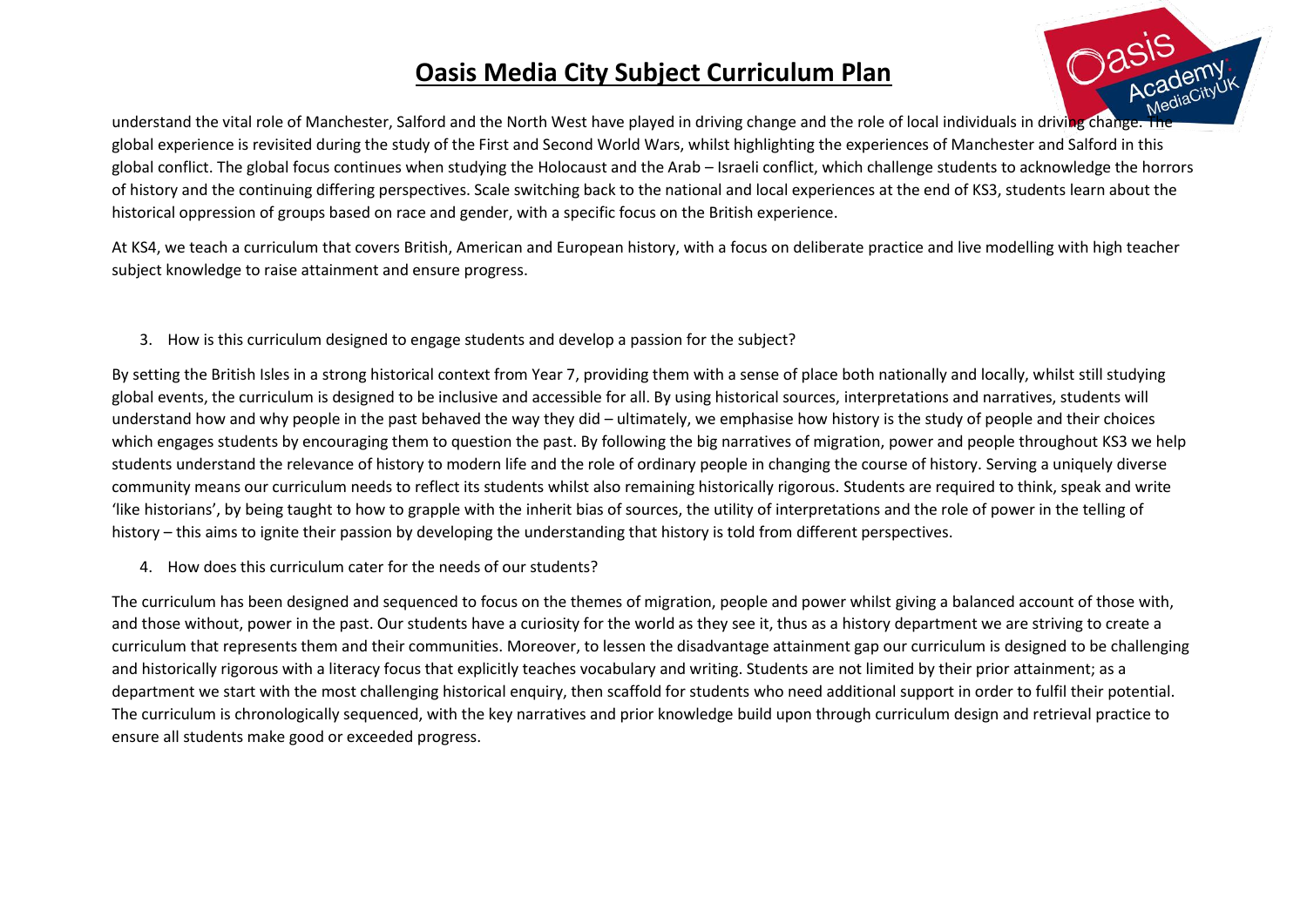

5. How is assessment used to improve learning?

Formative assessment takes places within and across lessons; questioning is a cornerstone of history teaching, therefore regular, high quality questioning and hinge points of formative assessment within and at the end of each lesson are evident. The curriculum itself, due to its largely chronological sequencing, revisits key second order concepts such as change and continuity, during assessment. Students revisit second order concepts throughout their study to deepen understanding. Self-assessment of retrieval practice is now embedded within the department to support wider retrieval practice.

At KS3, summative assessment combines the three key skills required from a historian – retrieval practice, analysis of historical sources and interpretations and an extended piece of writing. This assessment format ensures that teachers can adapt their future implementation, such as the teaching of specific historical skills, to ensure that teaching is having the greatest impact. As a department, the implementation is adapted where needed to support any gaps identified in student knowledge or skills following an assessment. For example, in 2019 – 2021 it was identified that the Year 8 cohort had emerging literacy needs that made extended writing difficult for many, therefore the implementation of the department approach to extended writing was adapted. There is now a focus on the principles of deliberate practice and live modelling consistently across the department which has supported students' abilities to 'write like a historian'. KS3 assessment point data is analysed throughout the year to identify key trends and necessary adaptions to implementation.

At KS4, summative assessment mirrors the requirements of each GCSE paper, to ensure familiarity of examination expectations and foster confidence in students. Assessments, with the exception of PPEs, interleave knowledge retrieval questions across papers when assessed to ensure that knowledge is not lost in the 'forgetting curve'. KS4 assessment point data is analysed at each assessment point to highlight any trends in underperformance, whether this agrees with national trends at GCSE, and what steps will be taken to ensure attainment at GCSE.

6. What skills will students develop that can be used in other subject areas and beyond their school life?

The historical knowledge that students develop is highly relevant to their studies in areas such as English Literature, Geography and Religious Studies. The skills practices, namely extended writing, analysing historical interpretations, evidence and making judgements are relevant to both subject areas and beyond their school life. By teaching the skills of historical analysis, our students can engage with, critique, and understand the wider world and their role as a citizen in it.

7. How is learning planned to progressively develop pupil's knowledge and understanding over time?

Learning is planned through a chronically sequenced curriculum that continual builds on prior knowledge, second order concepts and key narratives. Each historical enquiry begins with a 'big picture' lesson that explicitly links the study within previous topics and grounds it within the relevant historical context. This builds understanding over time and avoids history being understood as a 'series of events'.